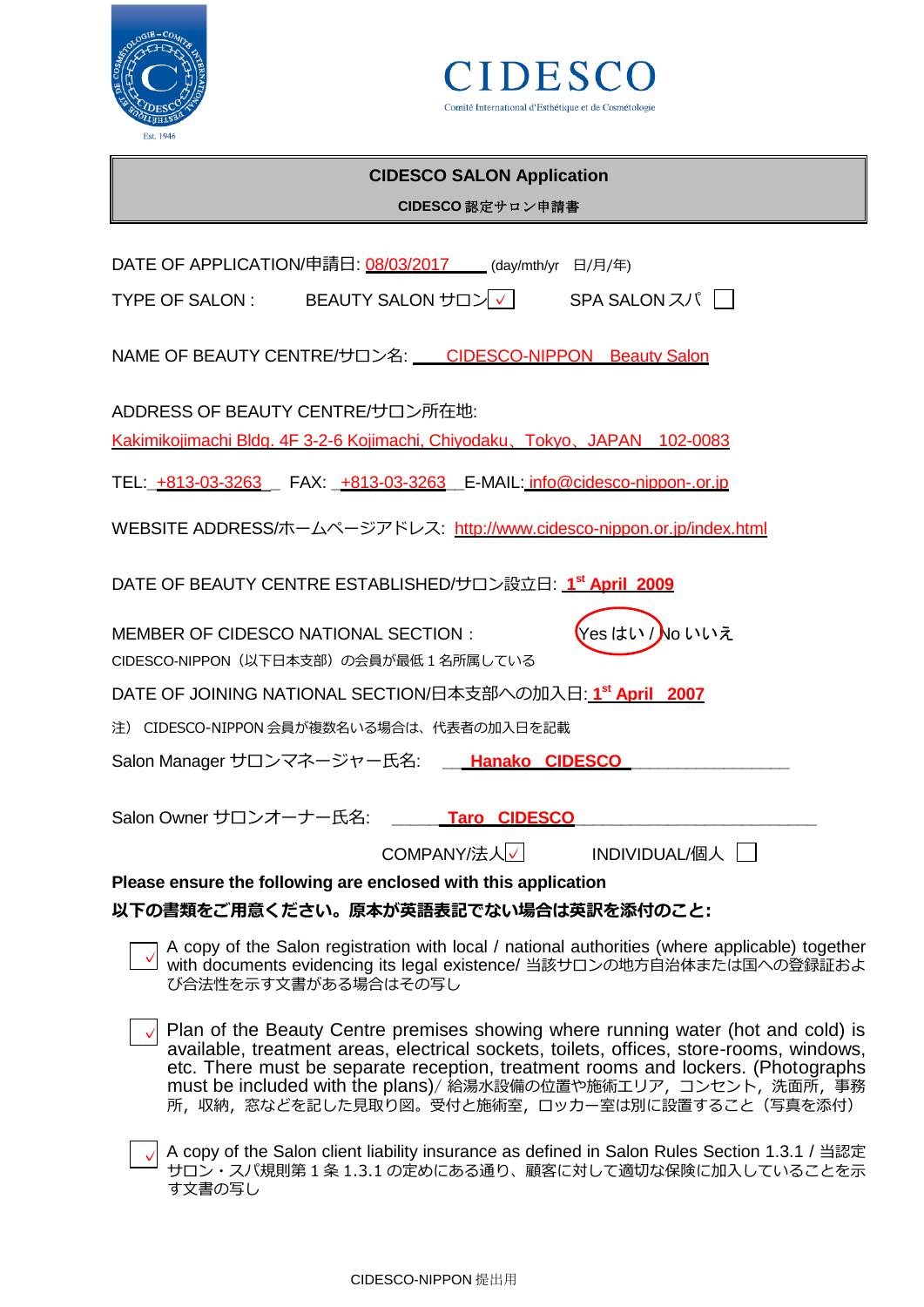



# **CIDESCO SALON Application CIDESCO 認定サロン申請書**

| Inspector<br>Use<br>視察官使用欄 | <b>TREATMENT FURNITURE AND EQUIPMENT</b><br>施術用備品および機器                     |                |                |  |  |
|----------------------------|----------------------------------------------------------------------------|----------------|----------------|--|--|
|                            |                                                                            | Quantity/量     | Remarks/<br>備考 |  |  |
|                            | Couches カウチ                                                                | $\overline{2}$ |                |  |  |
|                            | Facial chairs (フェイシャル用イス)                                                  | $\overline{2}$ |                |  |  |
|                            | Stools (スツール)                                                              | $\overline{2}$ |                |  |  |
|                            | Trolleys (ワゴン)                                                             | $\overline{2}$ |                |  |  |
|                            | Magnifying lamp/ 蛍光拡大鏡                                                     | $\overline{2}$ |                |  |  |
|                            | Autoclave or equivalent heat method of<br>sterilization/オートクレーブまたは同等の加熱滅菌器 | $\overline{1}$ |                |  |  |
|                            | Washroom and Toilet facilities / 洗面所設備                                     | 1              |                |  |  |
|                            | Showers/シャワー                                                               | 1              |                |  |  |
| Inspector<br>Use<br>視察官使用欄 | ELECTRICAL Equipment 電気機器                                                  |                |                |  |  |
|                            |                                                                            | Quantity/量     | Remarks/<br>備考 |  |  |
|                            | Autoclave or equivalent heat method of                                     | $\overline{1}$ |                |  |  |
|                            | sterilization/オートクレーブまたは同等の加熱滅菌器                                           |                |                |  |  |
|                            | Vaporizer (steam) スチーマー                                                    | 1              |                |  |  |
|                            | Wax Heaters (strip or hot wax)ワックスヒーター                                     |                |                |  |  |
|                            | High Frequency unit 高周波機器                                                  | 1              |                |  |  |
|                            | Facial and body galvanic/ フェイシャルおよびボデ<br>ィ用ガルバニック機器                        |                |                |  |  |
|                            | EMS Faradic type face and/or body/フェイシャ<br>ルおよびボディ用 EMS                    |                |                |  |  |
|                            | Vacuum suction units (for face and body)/ +7                               | $\overline{1}$ |                |  |  |
|                            | ション〔真空吸引〕機器(フェイシャルとボディ用)                                                   |                |                |  |  |
|                            | Mechanical massagers / マッサージ機器                                             |                |                |  |  |
|                            | Interferential current unit/ 干渉電流機器                                        |                |                |  |  |
|                            | Micro-current/ マイクロカレント                                                    |                | お持ちの機器のみ台数をご記  |  |  |
|                            | IPL, laser/ IPL, レーザー                                                      |                | 入ください。リストにない機器 |  |  |
|                            | Ultrasound/超音波                                                             |                | は別途リストをご添付くださ  |  |  |
|                            | Micro-dermabrasion/ マイクロダーマブレーション                                          | 1              | い。(最終ページ参照)    |  |  |
|                            | Endermology/ エンダモロジー                                                       |                |                |  |  |
|                            | Electrical Epilation units/ 電気脱毛機器                                         |                |                |  |  |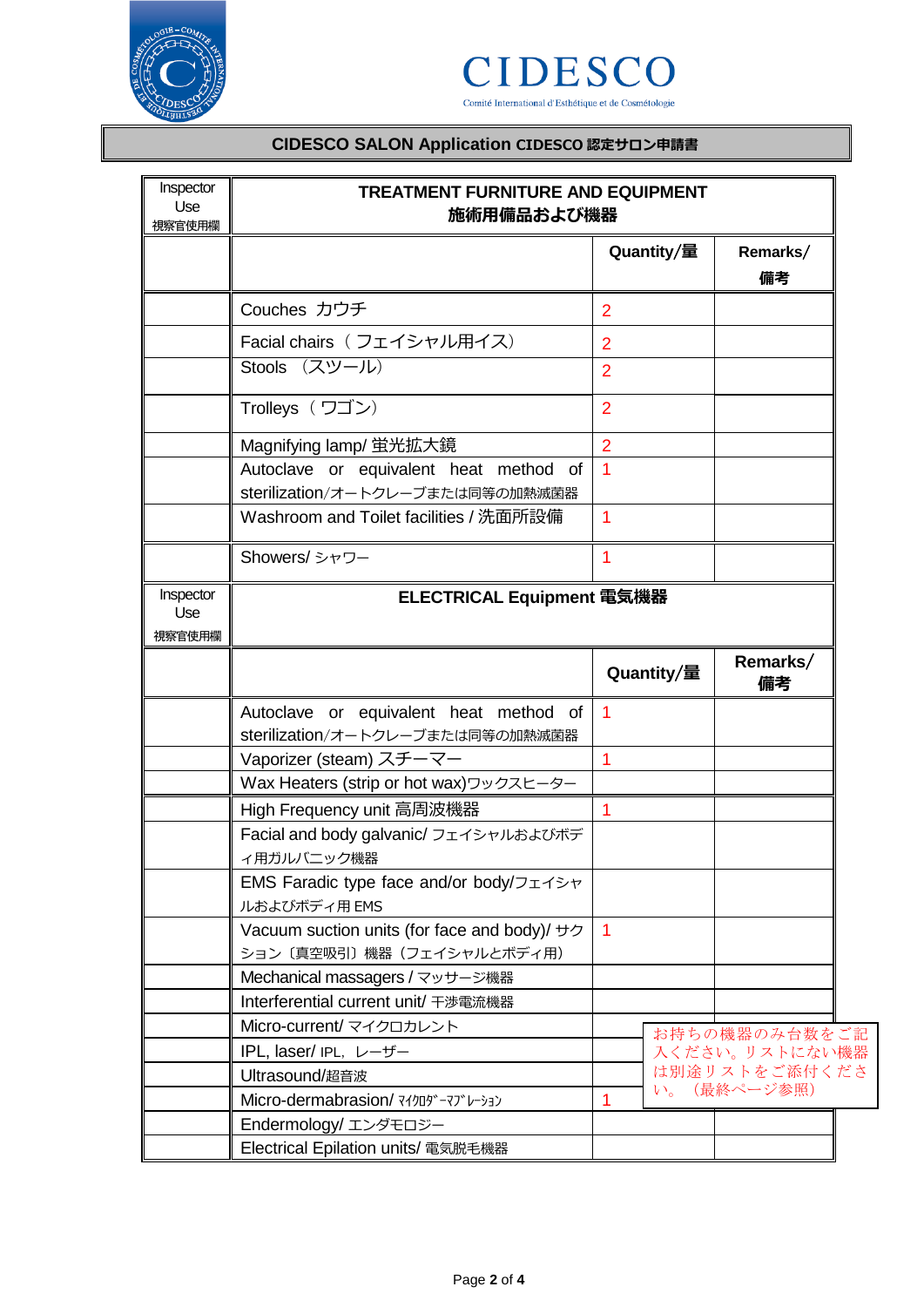



# **CIDESCO SALON Application CIDESCO 認定サロン申請書**

### **DETAILS OF STAFF AND THEIR QUALIFICATIONS/ 正規従業員全員の詳細および資格**

| Name of Owner/s/ 経営者氏名<br>Taro CIDESCO<br>_1 <sup>st</sup> April 2007<br>Employed since/ 雇用開始日<br>Number of hours employed per week/<br>1週間の実働時間数<br>Specialized in / 担当技術                                                     |  |
|--------------------------------------------------------------------------------------------------------------------------------------------------------------------------------------------------------------------------------|--|
| Qualifications / 資格<br>CIDESCO diploma (date & number) / CIDESCO ディプロマ (取得年月日および番号)                                                                                                                                            |  |
| (Inspector use 視察官使用欄                                                                                                                                                                                                          |  |
| Name of person responsible for management /運営責任者氏名 __Hanako CIDESCO                                                                                                                                                            |  |
| Employed since/ 雇用開始日 _ 1st April 2009                                                                                                                                                                                         |  |
| Number of hours employed per week/ 1週間の実働時間数<br>40 hours                                                                                                                                                                       |  |
| Specialized in / 担当技術 ____ Facial, Body, Aromatherapy                                                                                                                                                                          |  |
|                                                                                                                                                                                                                                |  |
| Qualifications / 資格 CIDESCO Beauty Therapy, CIDESCO Aromatherapy<br>CIDESCO diploma (date & number) / CIDESCO ディプロマ (取得年月日および番号)<br>March 2005, 05xxx.10                                                                       |  |
| (Inspector use 視察官使用欄                                                                                                                                                                                                          |  |
| Additional Staff/ その他の従業員:<br>Name of Employee/ 氏名 ___ Nao CIDESCO<br>Employed since/ 雇用開始日 8th July 2015<br>Number of hours employed per week/ 1週間の実働時間数<br>30 hours<br>Specialized in / 担当技術 ____ Facial, Body, Aromatherapy |  |
| Qualifications / 資格 _ CIDESCO Beauty Therapy, CIDIESCO Aromatherapy                                                                                                                                                            |  |
| CIDESCO diploma (date & number) / CIDESCO ディプロマ (取得年月日および番号)<br>February 2014 14xxx.05                                                                                                                                         |  |
| (Inspector use 視察官使用欄                                                                                                                                                                                                          |  |
| Name of Employee/ 氏名<br>Employed since/ 雇用開始日<br>Number of hours employed per week/<br>1週間の実働時間数<br>Specialized in / 担当技術                                                                                                      |  |
| Qualifications / 資格<br>CIDESCO diploma (date & number) / CIDESCO ディプロマ (取得年月日および番号)                                                                                                                                            |  |

(Inspector use 視察官使用欄 | )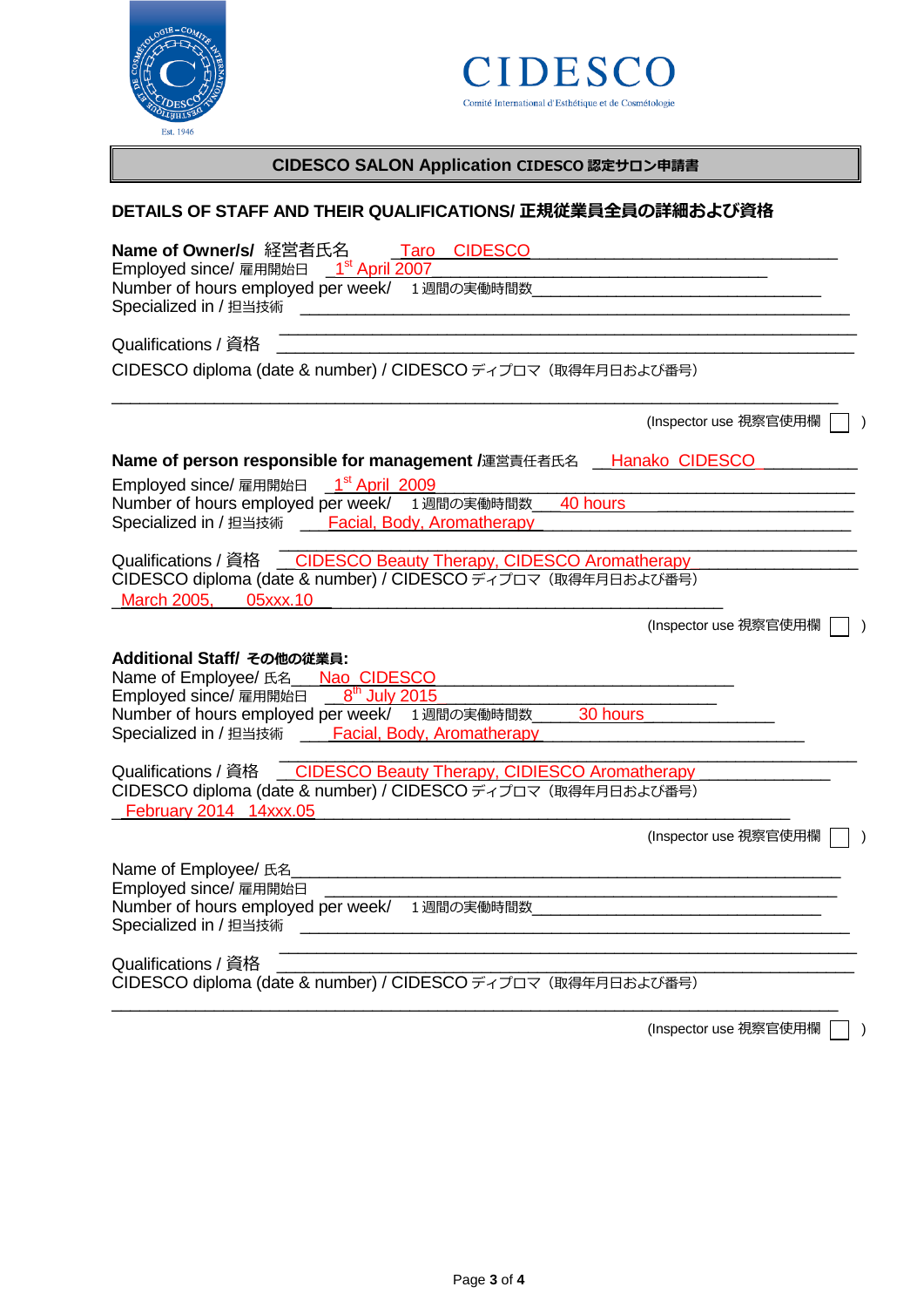



#### **CIDESCO SALON Application CIDESCO 認定サロン申請書**

**I agree to abide by the Rules and Regulations for CIDESCO Accredited Beauty and / or Spa Salon, and by the CIDESCO Trade Mark Rules and by the CIDESCO Code of Ethics.** ここに CIDESCO 認定サロン・スパ規則、商標規定および倫理規定を遵守することに同意いたします。

**We the Salon agree to abide by National/local Occupational Health and Safety** ここに国・地方の労働安全衛生法を遵守することに同意いたします。

**We the Salon maintain appropriate insurance for its premises and facilities and clients.** 店舗および設備、顧客に対して適切な保険を掛けています。

Taro Cidesco

Signature of Owner/ 経営者署名: .

Please print / ブロック体による表記 \_\_\_\_Taro CIDESCO\_\_

Date/日付:\_8<sup>th</sup> March 2017 (day/mth/yr 日/月/年)